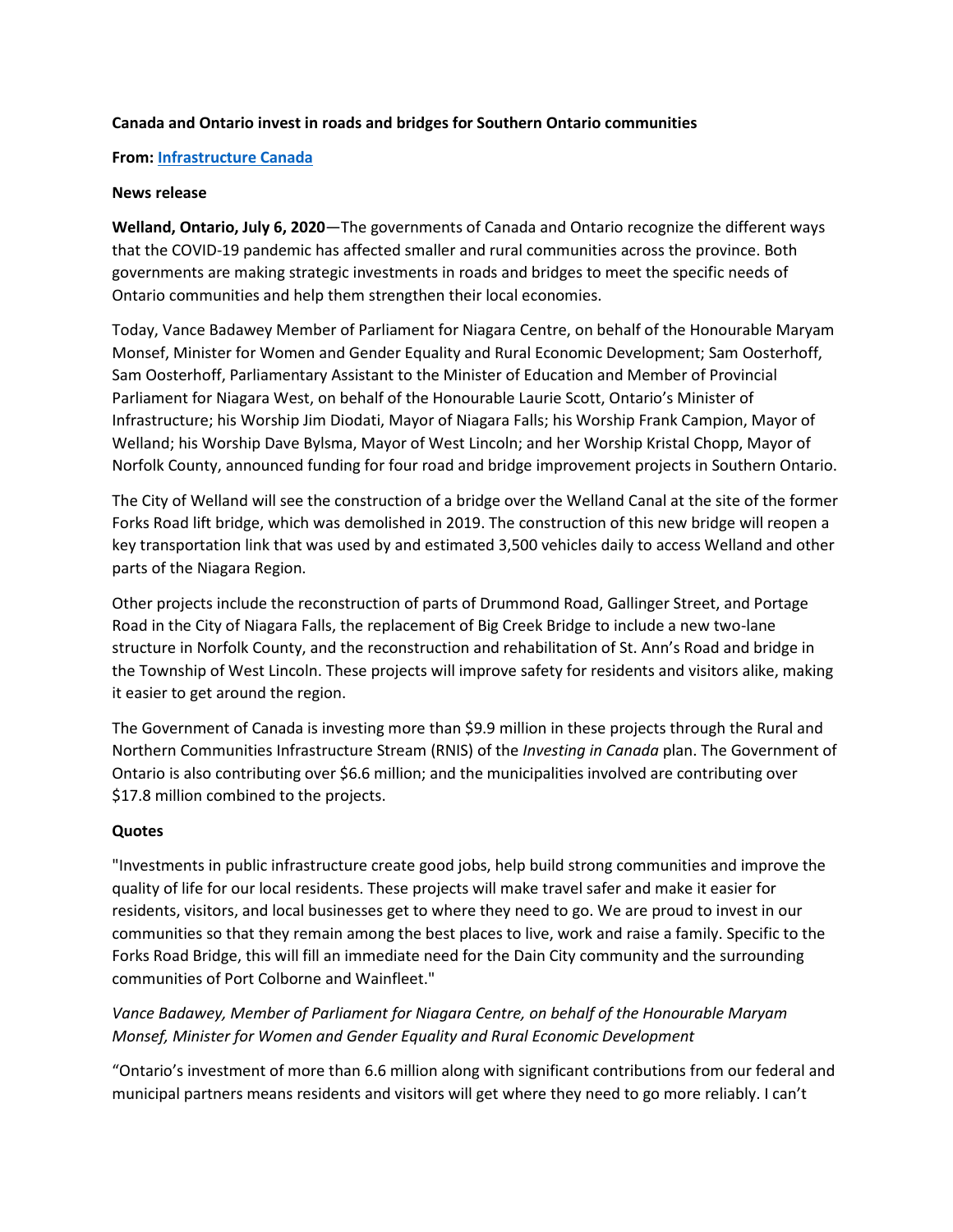wait to see shovels in the ground on these vital projects that will improve local infrastructure, create jobs and strengthen our local economy"

# *Sam Oosterhoff, Parliamentary Assistant to the Minister of Education and Member of Provincial Parliament for Niagara West, on behalf of the Honourable Laurie Scott, Ontario's Minister of Infrastructure.*

"The City of Welland appreciates the contribution from the provincial and federal governments which will be used to replace the Forks Road Canal Crossing. This connection is imperative for the citizens of Welland, especially the residents of Dain City connecting the east and west side of the canal. This will enable faster access to highway and other transportation routes. This funding brings us one step closer to replacing the bridge."

## *His Worship Frank Campion, Mayor of Welland.*

"These infrastructure projects will help upgrade the safety and efficiency of travel throughout our City. We could not be more thrilled about the government's support of critical projects in our community as we continue to move forward with our maintenance and restoration of roadways, bike lanes and sidewalks."

### *His Worship Jim Diodati, Mayor of Niagara Falls*

"The partnership between all levels of government shows the great level of importance these projects are to our communities. Infrastructure advancement is a key component in our municipality's strategic plan - We couldn't be more pleased."

#### *His Worship Dave Bylsma, Mayor of West Lincoln*

"This funding announcement is without a doubt one of the most significant contributions ever made to Norfolk County for one of our most critical pieces of infrastructure. The challenges associated with reconstructing a bridge through one of Canada's most ecologically diverse areas, home to a UNESCO designated world biosphere, cannot be understated. Not only is the causeway bridge the only access point linking the mainland to the homes of hundreds of residents, it also welcomes more than a hundred thousand visitors annually to the Long Point Provincial Park."

## *Her Worship Kristal Chopp, Mayor of Norfolk County*

#### **Quick facts**

- Through the Investing in Canada infrastructure plan, the Government of Canada is investing more than \$180 billion over 12 years in public transit projects, green infrastructure, social infrastructure, trade and transportation routes, and Canada's rural and northern communities.
- \$2 billion of this funding is supporting infrastructure projects that meet the unique needs of rural and northern communities like facilities to support food security, local access roads and enhanced broadband connectivity.
- Ontario is investing \$10.2 billion under the Investing in Canada Infrastructure Program to improve public transit; community, culture and recreation; green, and rural and northern community infrastructure.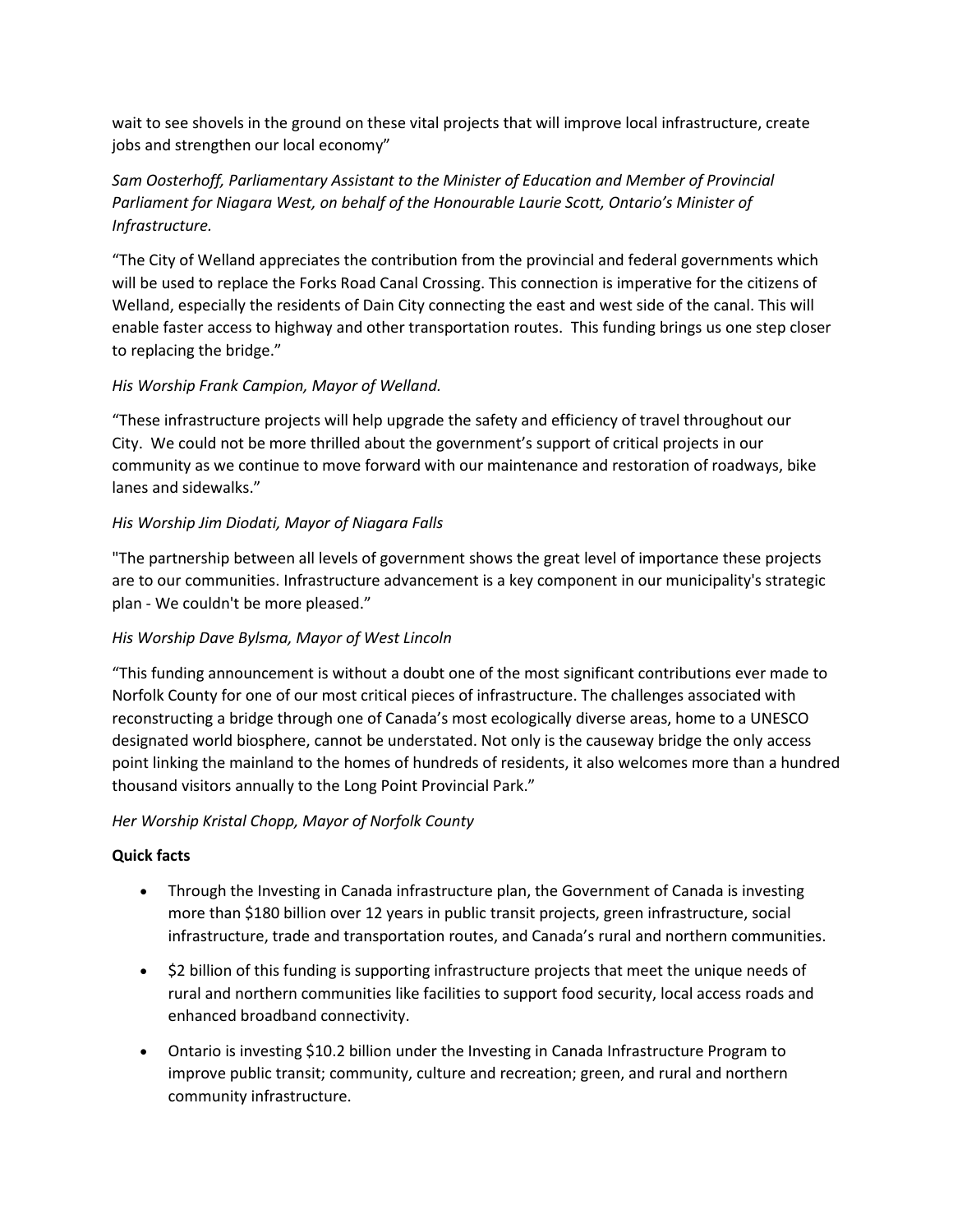- The [Rural Economic Development Strategy](https://www.infrastructure.gc.ca/rural/index-eng.html) leverages ongoing federal investments and provides a vision for the future, identifying practical steps to take in the short term, and serving as a foundation to guide further work.
- Central to Canada's Connectivity Strategy are historic new investments that are mobilizing up to \$6 billion toward universal connectivity. They include a top-up to the Connect to Innovate Program, a new Universal Broadband Fund, and investments from the Canada Infrastructure Bank.
- On June 3, 2020, Ontario announced it was investing \$150 million to launch the Improving Connectivity in Ontario program to fund broadband infrastructure projects in rural, remote and underserved regions of Ontario. This is part of the province's \$315 million initiative Up to Speed: Ontario's Broadband and Cellular Action Plan.

#### **Related products**

• [Backgrounder: Canada and Ontario invest in roads and bridges for Southern Ontario](https://www.canada.ca/en/office-infrastructure/news/2020/07/backgrounder-canada-and-ontario-invest-in-roads-and-bridges-for-southern-ontario-communities.html)  [communities](https://www.canada.ca/en/office-infrastructure/news/2020/07/backgrounder-canada-and-ontario-invest-in-roads-and-bridges-for-southern-ontario-communities.html)

### **Associated links**

- Government of Canada Resources Coronavirus disease (COVID 19)
- [Ontario COVID-19 Resources](https://covid-19.ontario.ca/)
- [Investing in Canada Plan Project Map](http://www.infrastructure.gc.ca/map)
- Federal infrastructure [investments in Ontario](https://www.infrastructure.gc.ca/investments-2002-investissements/on-eng.html)
- [Investing in Canada: Canada's Long-Term Infrastructure Plan](http://www.infrastructure.gc.ca/plan/icp-publication-pic-eng.html)
- [Rural Opportunity, National Prosperity: An Economic Development Strategy for Rural Canada](https://www.infrastructure.gc.ca/rural/strat-eng.html)
- [Connecting Ontario: improving broadband and cellular access](https://www.ontario.ca/page/connecting-ontario-improving-broadband-and-cellular-access)
- [Ontario Builds Project Map](https://www.ontario.ca/page/building-ontario)

#### **Contacts**

## **Marie-Pier Baril**

Press Secretary Office of the Minister for Women and Gender Equality and Rural Economic Development 613-295-8123 [marie-pier.baril@cfc-swc.gc.ca](mailto:marie-pier.baril@cfc-swc.gc.ca)

# **Christine Bujold** Press Secretary Office of the Honourable Laurie Scott, Ontario's Minister of Infrastructure 416-454-1782 [christine.bujold@ontario.ca](mailto:christine.bujold@ontario.ca)